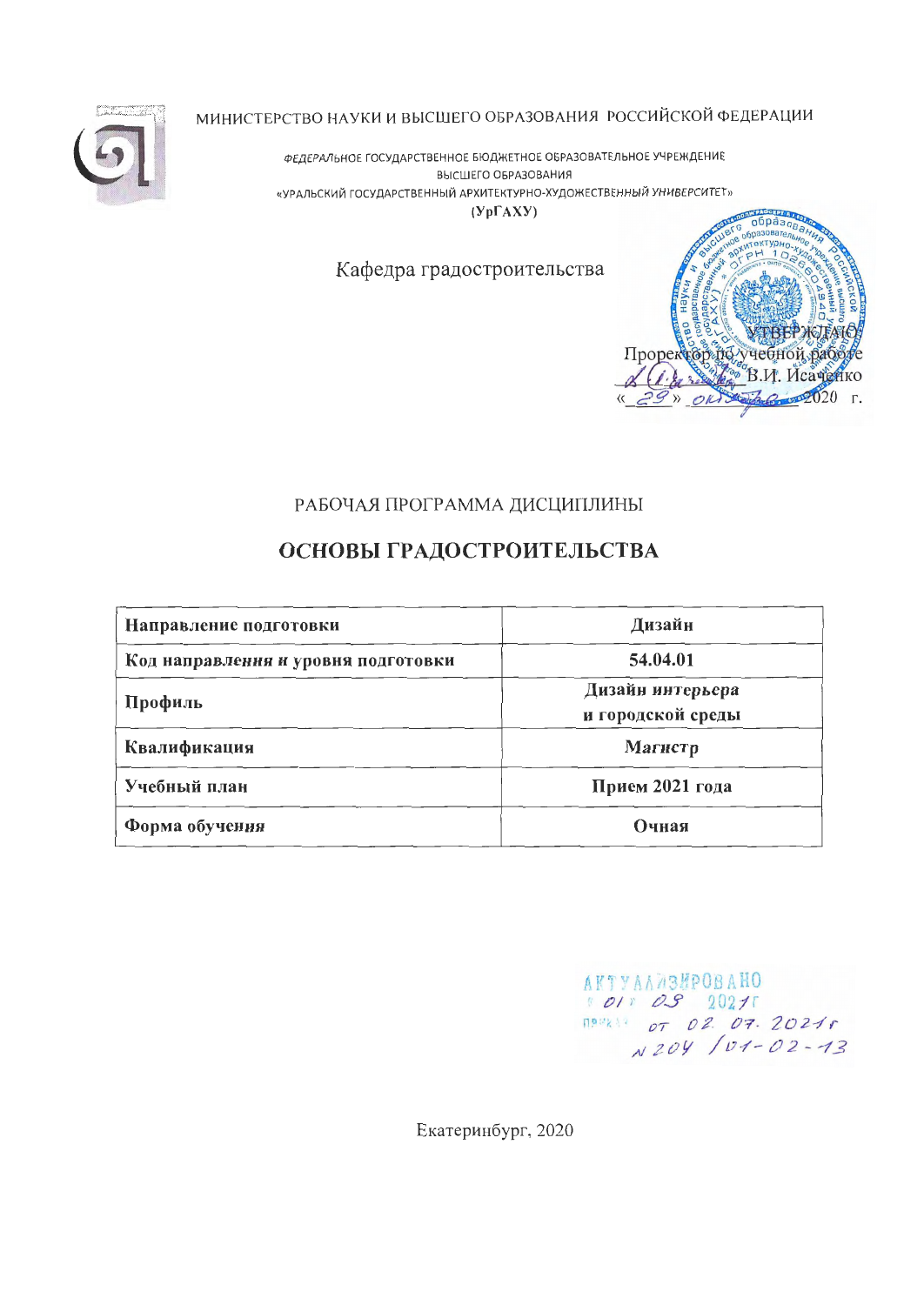#### $\mathbf{1}$ ОБЩАЯ ХАРАКТЕРИСТИКА ДИСЦИПЛИНЫ

# ОСНОВЫ ГРАДОСТРОИТЕЛЬСТВА

#### $1.1$ Место дисциплины в структуре образовательной программы, связи с другими дисциплинами:

Дисциплина ОСНОВЫ ГРАДОСТРОИТЕЛЬСТВА входит в часть образовательной программы, формируемую участниками образовательных отношений. Дисциплина базируется на знаниях, умениях и навыках, сформированных при изучении дисциплин: «Современные проблемы дизайна и искусства», «Дизайн-проектирование», «Современные информационные технологии», «Экологические проблемы средового дизайна». Знания, умения и навыки, полученные в процессе изучения дисциплины, необходимы для дальнейшего освоения дисциплины «Дизайнпроектирование», при проведении практики производственной проектной и производственной преддипломной, при подготовке выпускной квалификационной работы.

#### Краткий план построения процесса изучения дисциплины:  $1.2$

Процесс изучения дисциплины включает лекции, практические занятия, самостоятельную работу. Основные формы интерактивного обучения: работа в команде, метод проектов. В ходе изучения дисциплины студенты выполняют домашние задания по изучению реальной градостроительной ситуации, практические работы.

Форма заключительного контроля при промежуточной аттестации - зачет. Для проведения промежуточной аттестации по дисциплине создан фонд оценочных средств (представлен в п.8 настоящей программы).

Оценка по дисциплине носит интегрированный характер, учитывающий результаты оценивания участия студентов в аудиторных занятиях, качества и своевременности выполнения домашних заданий, сдачи зачета.

#### Планируемые результаты обучения по дисциплине  $1.3$

Процесс изучения дисциплины направлен на формирование элементов следующих компетенций в соответствии с ФГОС ВО и ОПОП ВО по направлению подготовки 54.04.01 Дизайн:

Таблица 1 Категория Код и наименование Индикаторы достижения компетенций компетенций компетенций  $\Pi K-2$  $\Pi K-2.1$ Способен создавать знает методы и приемы работы в современных презентацию и осущеграфических редакторах и программах для проствлять защиту дизайнектирования проекта, в том числе с  $\Pi K-2.2$ использованием цифумеет использовать современные цифровые техровых технологий нологии для сбора и анализа информации, эскизирования, визуализации проектного решения, подготовки презентаций и проектных материалов; умеет пользоваться современными графическими редакторами и самостоятельно обучаться новым цифровым технологиям, востребованным в проектной деятельности  $\overline{\text{HK-3}}$ .  $\Pi K-3.1$ Способен создавать знает современные социально востребованные инновационные, социтворческие концепции в дизайне, стилевые направления, свойства материалов и современные ально востребованные

 $\overline{2}$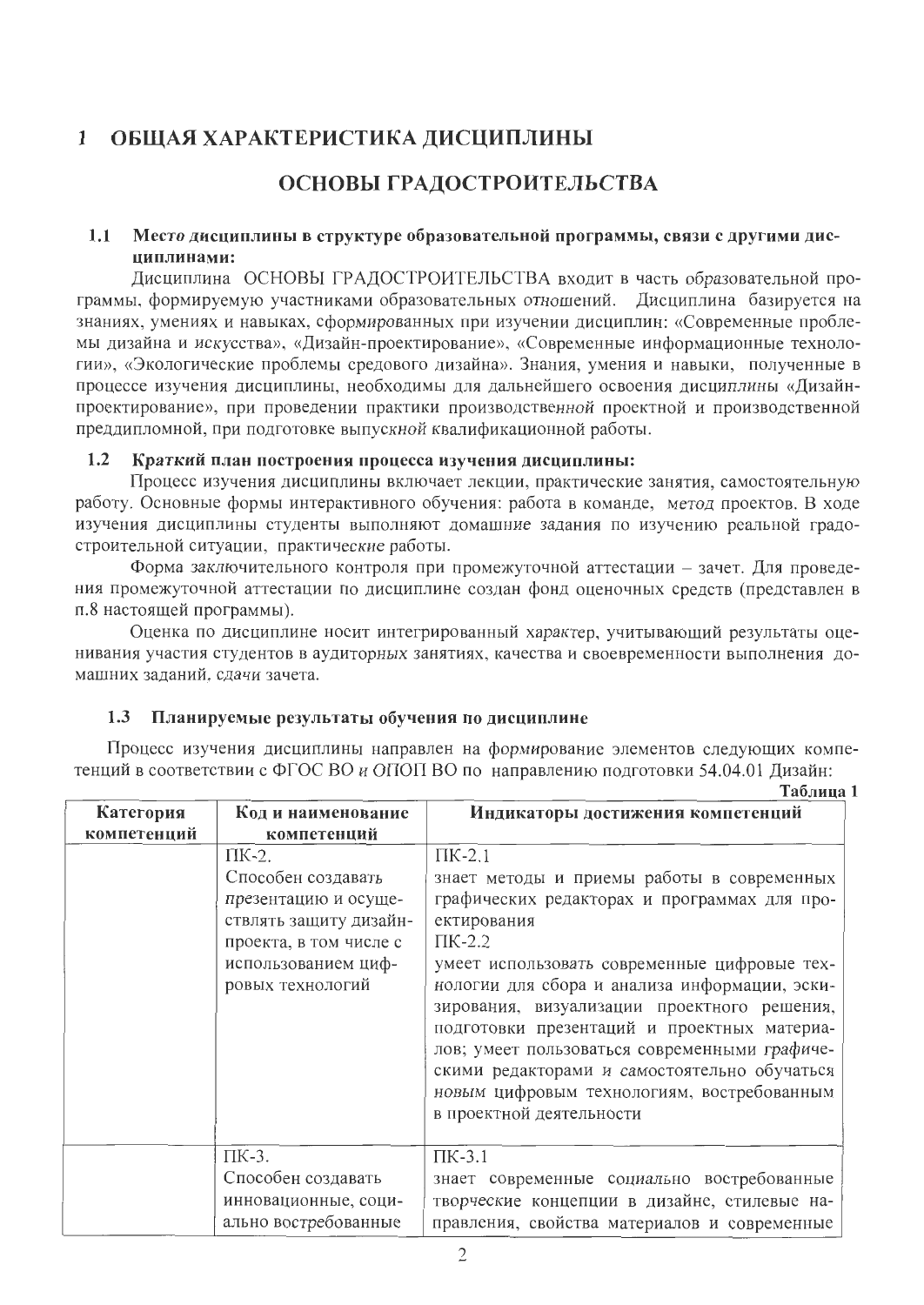| дизайн-проекты пред-<br>метно-<br>пространственной сре-<br>ды с учетом современ-<br>ных творческих, стиле-<br>вых концепций в ди-<br>зайне на основе совре-<br>менных технологий | технологии, нормативные требования к дизайн-<br>проекту и оформлению проектной документации<br>$\Pi$ K-3.2<br>умеет на основе проведенных исследований раз-<br>рабатывать концепцию инновационного соци-<br>ально-востребованного дизайн-проекта<br>$\Pi K-3.3$<br>умеет реализовывать проектную концепцию в<br>дизайн-<br>решении комплексных<br>проектном<br>проектов предметно-пространственной среды |
|----------------------------------------------------------------------------------------------------------------------------------------------------------------------------------|----------------------------------------------------------------------------------------------------------------------------------------------------------------------------------------------------------------------------------------------------------------------------------------------------------------------------------------------------------------------------------------------------------|
|                                                                                                                                                                                  | $\Pi K-3.4$                                                                                                                                                                                                                                                                                                                                                                                              |
|                                                                                                                                                                                  | умеет оформлять проектную документацию в со-                                                                                                                                                                                                                                                                                                                                                             |
|                                                                                                                                                                                  | ответствии с существующими нормативными до-                                                                                                                                                                                                                                                                                                                                                              |
|                                                                                                                                                                                  | кументами, в том числе с использованием совре-<br>менных графических редакторов                                                                                                                                                                                                                                                                                                                          |

Планируемый результат изучения дисциплины в составе названных компетенций: Способность к системному пониманию художественно-творческих задач проекта, выбору необходимых методов исследования и творческого исполнения, связанных с конкретным дизайнер-

ским решением при проектировании сложных средовых объектов.

В результате изучения дисциплины обучающийся должен:

Знать и понимать: основные понятия в области градостроительства, отечественный опыт и современные принципы градостроительной организации окружающей среды с учетом достижений современной градостроительной науки, географических, социально-экономических, экологических и иных условий;

#### Уметь:

а) применять знание и понимание основ градостроительной организации окружающей среды при решении профессиональных задач;

б) анализировать существующие градостроительные объекты или предложения по их развитию с позиции соответствия общим положениям градостроительства;

в) комментировать результаты проектной работы коллегам и преподавателю;

Демонстрировать навыки и опыт деятельности с использованием полученных знаний и умений при разработке курсовых проектов, выпускной квалификационной работы и в профессиональной деятельности в области средового дизайна.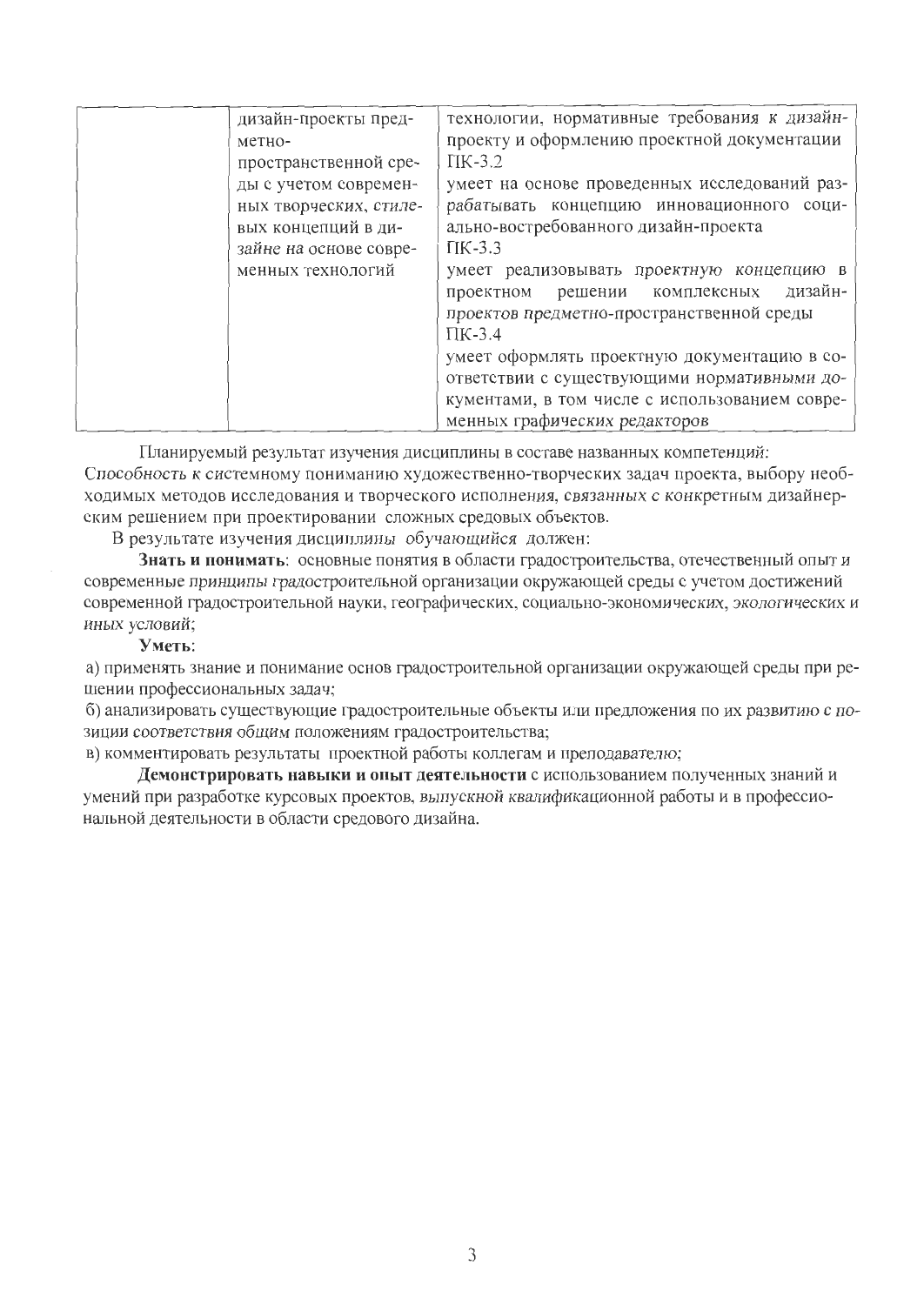#### 1.3 Объем дисциплины

Таблица 2

|              |                              |                |                                     |              | Аудиторные за-<br>нятия                              |                                   |                                           |                          |                            |                                         |                              | Самостоятельная работа      |                                   |                             |                                             |                                                  |                                                         |                                              |                                                     |
|--------------|------------------------------|----------------|-------------------------------------|--------------|------------------------------------------------------|-----------------------------------|-------------------------------------------|--------------------------|----------------------------|-----------------------------------------|------------------------------|-----------------------------|-----------------------------------|-----------------------------|---------------------------------------------|--------------------------------------------------|---------------------------------------------------------|----------------------------------------------|-----------------------------------------------------|
| По Семестрам | (3.e.)<br>единиц<br>Зачетных | (4ac)<br>Часов | $\it{occ}$<br>занятия<br>Аудиторные | (T<br>Лекции | Семинары<br>(113),<br>занятия<br>Грактические<br>ପ୍ର | (4p)<br>занятий<br>виды<br>Другие | <b>8CC20</b><br>paóoma<br>Самостоятельная | (KIT)<br>Курсовой проект | (KP)<br>работа<br>Курсовая | (PTP)<br>работа<br>Расчетно-графическая | (TP)<br>работа<br>рафическая | (PP)<br>работа<br>Расчетная | $\widehat{\mathbb{P}}$<br>Реферат | (IIP)<br>работа<br>Домашняя | клаузура)<br>(acce,<br>работа<br>Гворческая | работе<br>контрольной<br>$\ltimes$<br>Подготовка | зачету<br>$\mathbbmss{}$<br>экзамену<br>×<br>Подготовка | занятий<br>самостоятельных<br>виды<br>Другие | аттестации по<br>Форма промежуточной<br>дисциплине* |
| 1            | 3                            | 108            | 36                                  | 24           | 12                                                   |                                   | 72                                        |                          |                            |                                         |                              |                             |                                   | 36                          |                                             |                                                  | $\overline{\mathbf{4}}$                                 | 32                                           | Зач.                                                |
| Ито-<br>го   | 3                            | 108            | 36                                  | 24           | 12                                                   |                                   | 72                                        |                          |                            |                                         |                              |                             |                                   | 36                          |                                             |                                                  | 4                                                       | 32                                           |                                                     |

\*Зачет с оценкой - 30, Зачет - Зач. Экзамен - Экз, Курсовые проекты - КП, Курсовые работы - КР

#### $\overline{2}$ СОДЕРЖАНИЕ ДИСЦИПЛИНЫ

Таблица 3

| Код                                                                                                                          |                                                                                                                                                                                                                                                                                                                                                                                                                                                                                                                                                                                                                                                                                                                                                                                  |
|------------------------------------------------------------------------------------------------------------------------------|----------------------------------------------------------------------------------------------------------------------------------------------------------------------------------------------------------------------------------------------------------------------------------------------------------------------------------------------------------------------------------------------------------------------------------------------------------------------------------------------------------------------------------------------------------------------------------------------------------------------------------------------------------------------------------------------------------------------------------------------------------------------------------|
| раздела, те-                                                                                                                 | Раздел, тема, содержание дисциплины*                                                                                                                                                                                                                                                                                                                                                                                                                                                                                                                                                                                                                                                                                                                                             |
| мы                                                                                                                           |                                                                                                                                                                                                                                                                                                                                                                                                                                                                                                                                                                                                                                                                                                                                                                                  |
| Раздел 1.<br>Градострои-<br>тельство как<br>деятельность<br>по формиро-<br>ванию благо-<br>приятной ок-<br>ружающей<br>среды | Тема 1.1. Эволюция средового подхода к градостроительству.<br>Отечественный опыт градостроительной организации окружающей среды в XX<br>веке: периоды модерна и авангарда, освоения классического наследия и индуст-<br>риального градостроительства. Развитие представлений об объекте и предмете<br>градостроительства в постсоветской России: обзор законодательной и директив-<br>ной базы градостроительной деятельности. Постановка задач по формированию<br>благоприятной окружающей среды в стратегиях социально-экономического, ин-<br>новационного и пространственного развития России. Понятия «инновация» и<br>«пространственное развитие» в градостроительстве. Модель современного инно-<br>вационного градостроительства как системы основных видов деятельности. |
|                                                                                                                              | Тема 1.2. Теоретико-методологические основы градостроительства<br>Становление и развитие отечественного градостроительства как научного вида<br>деятельности. Понятия «теория градостроительства» и «методология градострои-<br>тельства». Комплексный, системный и средовой подходы как методологическая<br>база градостроительства. Концептуальная модель структуры современной теории<br>градостроительства: три части; методологическое ядро; футурологические, архи-<br>тектурные и междисциплинарные разделы. Связь разделов теории градострои-<br>тельства с практикой. Тенденции синтеза в развитии теории градостроительства и<br>градостроительного планирования окружающей среды.                                                                                     |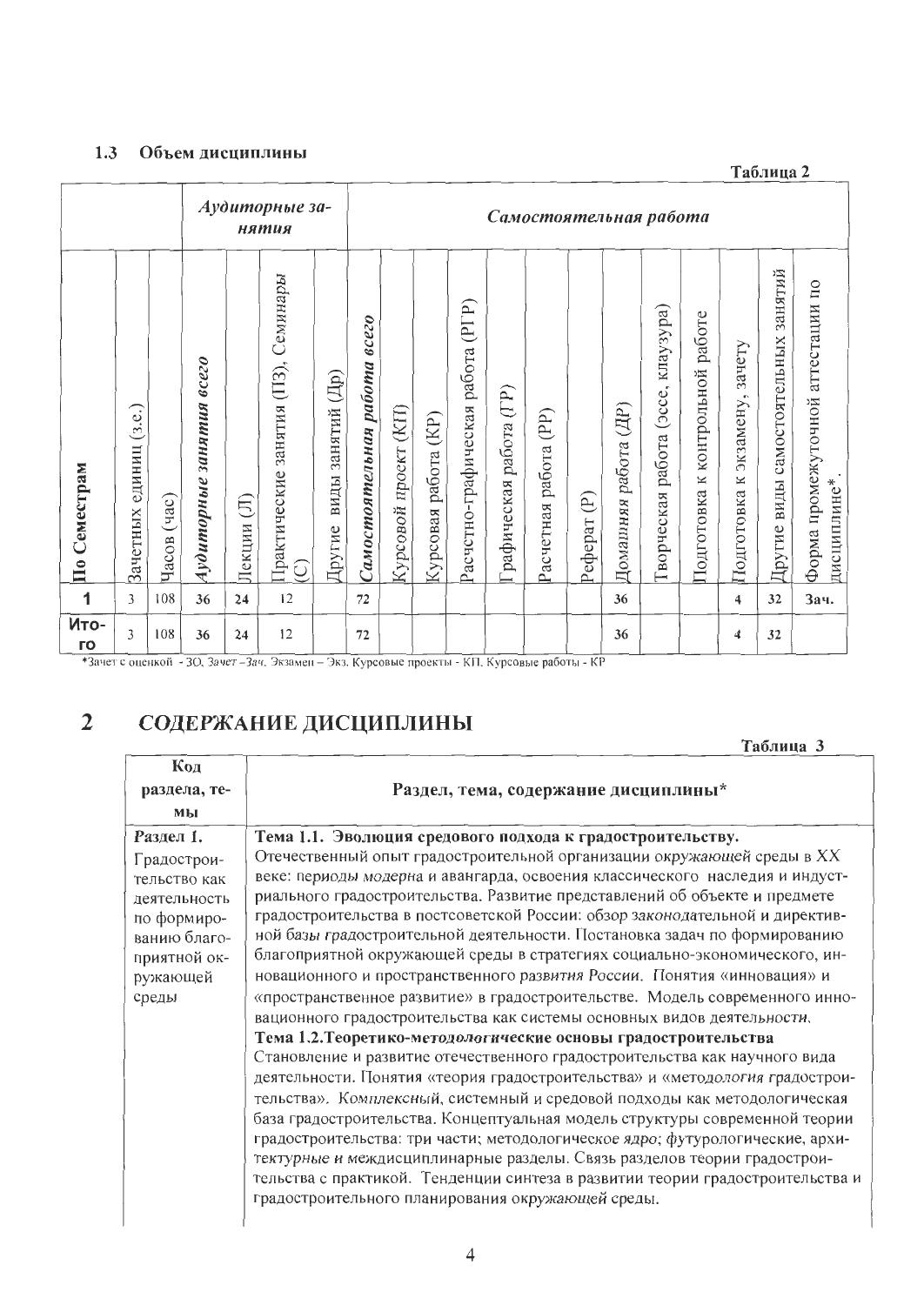| Раздел 2.     | Тема 2.1. Географические основы градостроительства                                                                                                           |
|---------------|--------------------------------------------------------------------------------------------------------------------------------------------------------------|
| Градострои-   | Уровни градостроительной организации окружающей среды: локальный, регио-                                                                                     |
| тельная орга- | нальный, национальный (государственный) и глобальный. Географические усло-                                                                                   |
| низация сис-  | вия развития городов и систем расселения: промышленно-географические, аграр-                                                                                 |
| тем расселе-  | но-географические, транспортно-географические, торгово-географические, де-                                                                                   |
|               | мографические, информационно-географические, геополитические, географиче-                                                                                    |
| ния и город-  | ские. Физико-географические факторы местности в формировании окружающей                                                                                      |
| ских поселе-  | среды. Принципы географического детерминизма в градостроительстве. Понятия                                                                                   |
| ний           | «расселение» и «система расселения». Виды и формы расселения. Элементы рас-                                                                                  |
|               | селения: поселок, поселок городского типа, групповая система расселенных мест,<br>агломерация, конурбация.                                                   |
|               | Тема 2.2. Социально-экономические и функциональные основы градострои-                                                                                        |
|               | тельства                                                                                                                                                     |
|               | Социально-экономическая обусловленность градостроительства. Значение градо-                                                                                  |
|               | строительства и реализации стратегий (программ) социально-экономического раз-                                                                                |
|               | вития страны, регионов, муниципальных образований. Содержание и форма                                                                                        |
|               | функции города (поселения). Градообразующие и градоформирующие функции.                                                                                      |
|               | Функциональные территории, зоны и инфраструктуры. Особенности архитектур-                                                                                    |
|               | но-планировочной организации жилых, производственных и рекреационных зон.                                                                                    |
|               | Общественный центр города (поселения) как элемент системы обслуживания.                                                                                      |
|               | Миссия города как его роль в общественном развитии, специфика функциониро-                                                                                   |
|               | вания и вектор формирования уникальной среды. Классификация населенных                                                                                       |
|               | пунктов по величине, народно-хозяйственному профилю, качеству среды. Расчет                                                                                  |
|               | численности населения как компонент стратегии развития жизненной среды.                                                                                      |
|               | Тема 2.3. Экологические основы градостроительства                                                                                                            |
|               | Становление и развитие экологического подхода к градостроительству. Устойчи-<br>вое развитие жизненной среды - приоритетное направление (экологический импе- |
|               | ратив стратегии развития градостроительства в XXI веке). Принципы проектиро-                                                                                 |
|               | вания устойчивой среды: ноосферная ориентация, системность и интеграция кри-                                                                                 |
|               | териев качества среды, эколого-градостроительное зонирование, эколого-                                                                                       |
|               | градостроительная динамичность (учет устойчивости и изменяемости среды),                                                                                     |
|               | эколого-градостроительная оптимизация и гармонизация. Экологическая модель                                                                                   |
|               | горизонта и «экологическая пирамида» В.А. Блинова. Моделирование экологиче-                                                                                  |
|               | ских, устойчивых и ноосферных поселений.                                                                                                                     |
|               | Тема 2.4. Эстетические основы градостроительства                                                                                                             |
|               | Художественно-эстетические качества среды как критерии уровня развития градо-                                                                                |
|               | строительной культуры и ее трех основных компонентов: градостроительной тра-                                                                                 |
|               | диции, градостроительного искусства и градостроительной композиции. Градо-                                                                                   |
|               | строительная традиция - закономерность устойчивого и преемственного развития                                                                                 |
|               | среды, средство маркетинга и ресурс стратегий модернизации поселений. Градо-                                                                                 |
|               | строительное искусство как особый вид творческой деятельности по созданию                                                                                    |
|               | произведений искусства. Гармонизация среды на основе градостроительной ком-                                                                                  |
|               | позиции. Композиционные элементы, связи, структуры. Планировочная и объем-                                                                                   |
|               | но-пространственная композиция. Принципы градостроительной композиции: со-<br>гласованность функционально-утилитарных и художественно-эстетических реше-     |
|               | ний, архитектурно-художественное единство компонентов среды, многообразие в                                                                                  |
|               | пределах единства, семантическая и эстетическая информативность, программи-                                                                                  |
|               | руемость восприятия, стилистическое соответствие контексту и др. Объективные                                                                                 |
|               | и субъективные качества композиции.                                                                                                                          |
|               | Тема 2.5. Инженерно-технические основы градостроительства                                                                                                    |
|               | Роль транспортной и инженерной инфраструктур в формировании среды жизне-                                                                                     |
|               | деятельности людей. Принципы трассировки и соподчинение по категориям маги-                                                                                  |
|               | стральных улиц и дорог. Функциональные, экологические и композиционные ха-                                                                                   |
|               | рактеристики форм транспортно-планировочной сети и озеленения города. Инно-                                                                                  |
|               | вационные объекты транспортной и инженерной инфраструктур. Особенности                                                                                       |
|               | проектирования города как единой объемно-пространственной конструкции:                                                                                       |
|               | функциональное зонирование и развитие пространства по вертикали и горизонта-                                                                                 |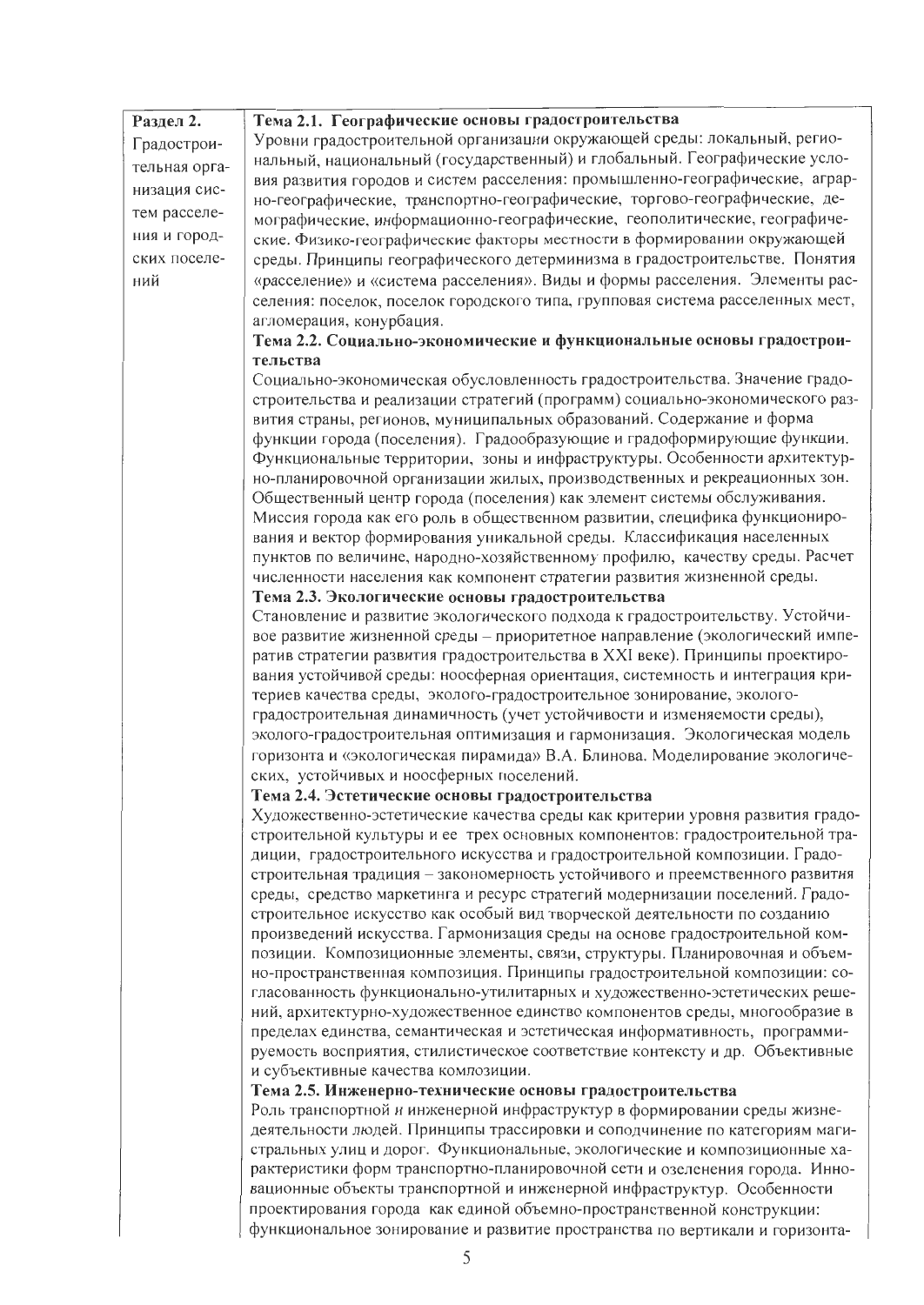|                                                                                        | ли, взаимосвязь интерьеров открытых и закрытых пространств. Информационно-<br>технологическая коммуникативность и художественно-эстетическая выразитель-                                                                                                                                                                                                                                                                                                                                                                                                                                                                                                                                                                                                                                                                            |
|----------------------------------------------------------------------------------------|-------------------------------------------------------------------------------------------------------------------------------------------------------------------------------------------------------------------------------------------------------------------------------------------------------------------------------------------------------------------------------------------------------------------------------------------------------------------------------------------------------------------------------------------------------------------------------------------------------------------------------------------------------------------------------------------------------------------------------------------------------------------------------------------------------------------------------------|
|                                                                                        | ность.                                                                                                                                                                                                                                                                                                                                                                                                                                                                                                                                                                                                                                                                                                                                                                                                                              |
| Раздел 3.                                                                              | Тема 3.1. Особенности стратегического планирования в градостроительстве                                                                                                                                                                                                                                                                                                                                                                                                                                                                                                                                                                                                                                                                                                                                                             |
| Стратегиче-<br>ское градо-<br>строительное<br>планирование<br>развития ок-<br>ружающей | Становление и развитие стратегического планирования и механизмы реализации.<br>Принципы снятия противоречий между стратегическим и градостроительным<br>планированием: 1. Градостроительная координация на основе партнерства; 2.<br>Единство управления и самоорганизации; 3. Единство приоритетности и ком-<br>плексности; 4. Объединение компонентов методов и технологий стратегического и<br>градостроительного планирования.<br>Тема 3.2. Концепция дизайна среды в стратегии пространственного развития                                                                                                                                                                                                                                                                                                                      |
| среды.                                                                                 | города<br>Понятие «градостроительная организация пространства». Значение дизайна среды<br>в стратегии пространственного развития города. Последовательность и особенно-<br>сти композиционного моделирования системы пространств общественных цен-<br>тров города: видение и миссия-модель-декларация (концептуально-<br>художественная модель) - планировочно-морфологическая модель - объемно-<br>пространственная модель - знаково-информационная модель.<br>Практические занятия № 1-3. Глобальные и региональные моделирования город-<br>ской среды (практическая работа №1).<br>Практические занятия № 4-6. Концепции уникального и локального в моделиро-<br>вании городской среды (практическая работа №2).<br>Практические занятия № 6-9. Концепции комфорта в моделировании городской<br>среды (практическая работа № 3). |
|                                                                                        | * Дисциплина может содержать деление только на разделы, без указания тем, либо только темы                                                                                                                                                                                                                                                                                                                                                                                                                                                                                                                                                                                                                                                                                                                                          |

# 3 РАСПРЕДЕЛЕНИЕ УЧЕБНОГО ВРЕМЕНИ

#### $3.1$ Распределение аудиторных занятий и самостоятельной работы по разделам дисциплин.  $To6 = 4$

|         |                                                                                              |                                                                              |       |                |       |                                                        |                             | 1 аолица 4                                                   |  |
|---------|----------------------------------------------------------------------------------------------|------------------------------------------------------------------------------|-------|----------------|-------|--------------------------------------------------------|-----------------------------|--------------------------------------------------------------|--|
|         |                                                                                              |                                                                              |       |                |       | Аудиторные занятия (час.)                              |                             |                                                              |  |
|         |                                                                                              |                                                                              |       |                |       | Практ.                                                 |                             |                                                              |  |
|         |                                                                                              |                                                                              |       |                |       | занятия, семинары                                      |                             |                                                              |  |
| Семестр | Неделя семестра<br>Раздел дисциплины,<br>тема                                                |                                                                              | ВСЕГО | Лекции         | Всего | ИЗ НИХ<br>в форме<br>практиче-<br>ской подго-<br>товки | Самост.<br>работа<br>(4ac.) | Оценочные<br>средства теку-<br>щего контроля<br>успеваемости |  |
|         |                                                                                              |                                                                              |       |                |       |                                                        |                             |                                                              |  |
|         | Р.1. Градостроительство как деятельность по формированию благоприятной окружаю-<br>щей среды |                                                                              |       |                |       |                                                        |                             |                                                              |  |
|         |                                                                                              |                                                                              |       |                |       |                                                        |                             |                                                              |  |
|         |                                                                                              | Тема 1.1. Эволюция<br>средового подхода к<br>градостроительству              | 6     | $\overline{2}$ |       |                                                        | 4                           | Домашнее<br>задание 1                                        |  |
|         | $\overline{2}$                                                                               | Тема 1.2. Теоретико-<br>методологические ос-<br>новы градостроитель-<br>ства | 6     | $\overline{2}$ |       |                                                        | 4                           | Домашнее<br>задание 2                                        |  |
|         | Р.2. Градостроительная организация систем расселения и городских поселений                   |                                                                              |       |                |       |                                                        |                             |                                                              |  |
|         | 3                                                                                            | Тема 2.1. Географи-                                                          | 6     | $\overline{2}$ |       |                                                        | 4                           | Домашнее                                                     |  |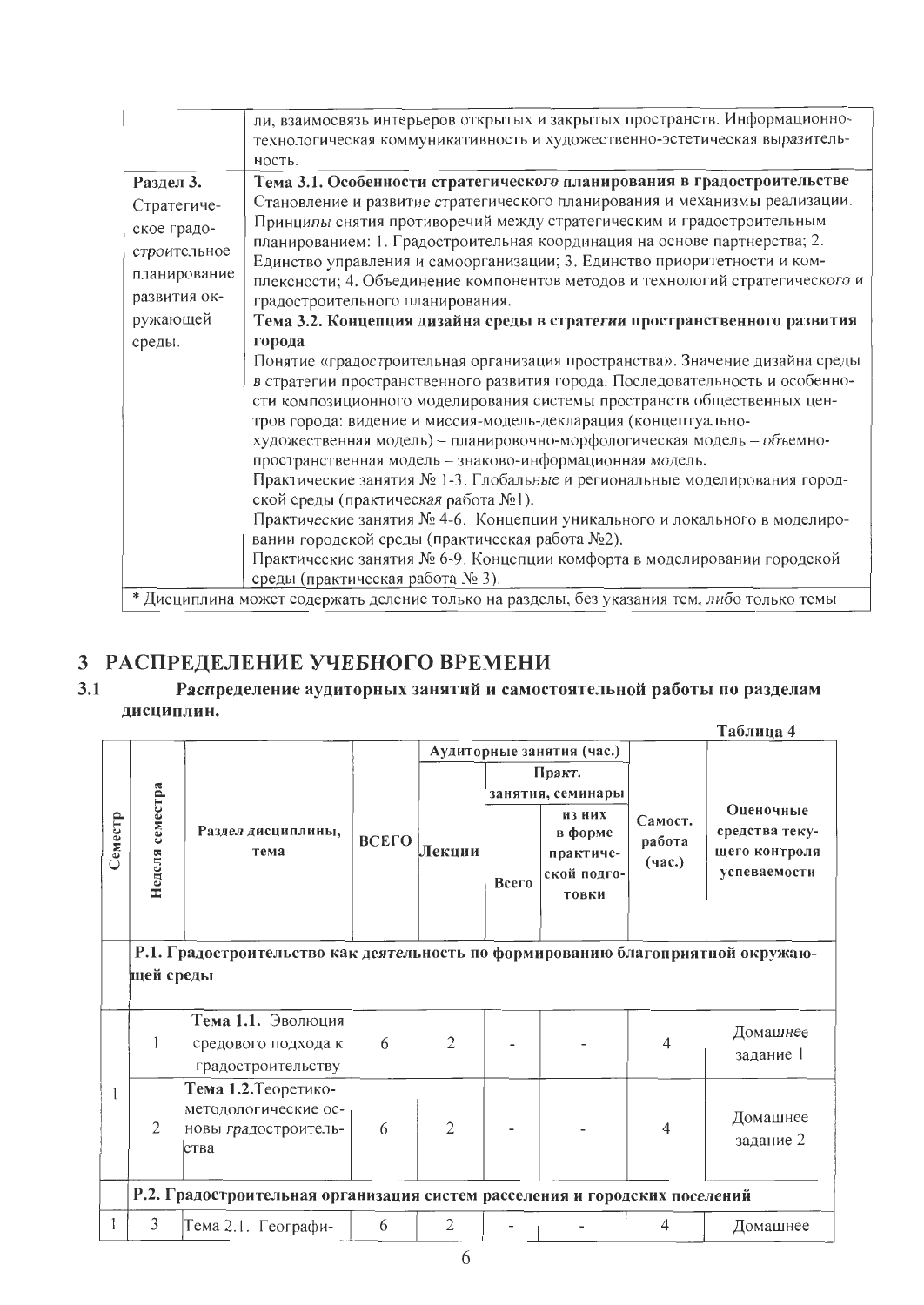|         |                 |                                                                                |       |                | Аудиторные занятия (час.) |                   |                |                |  |
|---------|-----------------|--------------------------------------------------------------------------------|-------|----------------|---------------------------|-------------------|----------------|----------------|--|
|         |                 |                                                                                |       |                |                           | Практ.            |                |                |  |
|         |                 |                                                                                |       |                |                           | занятия, семинары |                |                |  |
|         | Неделя семестра |                                                                                |       |                |                           | из них            | Самост.        | Оценочные      |  |
| Семестр |                 | Раздел дисциплины,                                                             | ВСЕГО |                |                           | в форме           | работа         | средства теку- |  |
|         |                 | тема                                                                           |       | Лекции         |                           | практиче-         | (4ac.)         | щего контроля  |  |
|         |                 |                                                                                |       |                | Bcero                     | ской подго-       |                | успеваемости   |  |
|         |                 |                                                                                |       |                |                           | товки             |                |                |  |
|         |                 |                                                                                |       |                |                           |                   |                |                |  |
|         |                 |                                                                                |       |                |                           |                   |                |                |  |
|         |                 | ческие основы градо-                                                           |       |                |                           |                   |                | задание 2      |  |
|         |                 | строительства                                                                  |       |                |                           |                   |                |                |  |
|         |                 | Тема 2.2. Социально-                                                           |       |                |                           |                   |                |                |  |
|         |                 | экономические и                                                                |       |                |                           |                   | $\overline{4}$ | Домашнее       |  |
|         | $\overline{4}$  | функциональные ос-                                                             | 6     | $\overline{2}$ |                           |                   |                | задание 2      |  |
|         |                 | новы градостроитель-                                                           |       |                |                           |                   |                |                |  |
|         |                 | ства<br>Тема 2.3. Экологиче-                                                   |       |                |                           |                   |                |                |  |
|         | 5               |                                                                                | 6     | $\mathfrak{2}$ |                           |                   | $\overline{4}$ | Домашнее       |  |
|         |                 | ские основы градо-                                                             |       |                |                           |                   |                | задание 2      |  |
|         |                 | строительства<br>Тема 2.4. Эстетиче-                                           |       |                |                           |                   |                |                |  |
|         | 6               | ские основы градо-                                                             | 6     | $\mathbf{2}$   |                           |                   | $\overline{4}$ | Домашнее       |  |
|         |                 | строительства                                                                  |       |                |                           |                   |                | задание 2      |  |
|         |                 | Тема 2.5. Инженерно-                                                           |       |                |                           |                   |                |                |  |
|         | $\overline{7}$  | технические основы                                                             | 6     | $\overline{2}$ |                           |                   | $\overline{4}$ | Домашнее       |  |
|         |                 | градостроительства                                                             |       |                |                           |                   |                | задание 2      |  |
|         |                 | Р. 3. Стратегическое градостроительное планирование развития окружающей среды. |       |                |                           |                   |                |                |  |
|         |                 |                                                                                |       |                |                           |                   |                |                |  |
|         |                 | Тема 3.1. Особенности                                                          |       |                |                           |                   |                | Домашнее       |  |
|         | 8               | стратегического пла-                                                           | 6     | $\overline{2}$ |                           |                   | 4              |                |  |
|         |                 | нирования в градо-                                                             |       |                |                           |                   |                | задание 3      |  |
|         |                 | строительстве                                                                  |       |                |                           |                   |                |                |  |
|         |                 | Тема 3.2. Концепция                                                            |       |                |                           |                   |                | Домашнее       |  |
|         | 9               | дизайна среды в стра-                                                          | 6     | $\overline{2}$ |                           |                   | $\overline{4}$ | задание 3      |  |
|         |                 | тегии пространствен-                                                           |       |                |                           |                   |                |                |  |
|         |                 | ного развития города                                                           |       |                |                           |                   |                |                |  |
|         |                 | Практические                                                                   |       |                |                           |                   |                | Практическая   |  |
|         |                 | занятия                                                                        |       |                |                           |                   |                | работа № 1     |  |
|         | $10 - 12$       | «Глобальные и ре-                                                              | 18    | $\overline{2}$ | $\overline{4}$            |                   | 12             | Домашнее       |  |
|         |                 | гиональные идеи в                                                              |       |                |                           |                   |                |                |  |
| 1       |                 | моделировании го-                                                              |       |                |                           |                   |                | задание 4      |  |
|         |                 | родской среды»                                                                 |       |                |                           |                   |                |                |  |
|         |                 | Практические                                                                   |       |                |                           |                   |                | Практическая   |  |
|         |                 | занятия                                                                        |       |                |                           |                   |                | работа № 2     |  |
|         | $13 - 15$       | «Концепции уни-                                                                | 18    | $\overline{2}$ | 4                         |                   | 12             |                |  |
|         |                 | кального и локально-                                                           |       |                |                           |                   |                | Домашнее       |  |
|         |                 | го в моделировании                                                             |       |                |                           |                   |                | задание 4      |  |
|         |                 | городской среды»                                                               |       |                |                           |                   |                |                |  |
|         |                 | Практические                                                                   |       |                |                           |                   |                | Практическая   |  |
|         |                 | занятия                                                                        |       |                |                           |                   |                | работа № 3     |  |
|         | $16-18$         | «Концепции комфор-                                                             | 18    | $\mathfrak{2}$ | $\overline{4}$            |                   | 12             | Домашнее       |  |
|         |                 | та в моделировании                                                             |       |                |                           |                   |                | задание 4      |  |
|         |                 | городской среды»                                                               |       |                |                           |                   |                |                |  |
|         |                 | Итого:                                                                         | 108   | 24             | 12                        |                   | 72             | Зачет          |  |
|         |                 |                                                                                |       |                |                           |                   |                |                |  |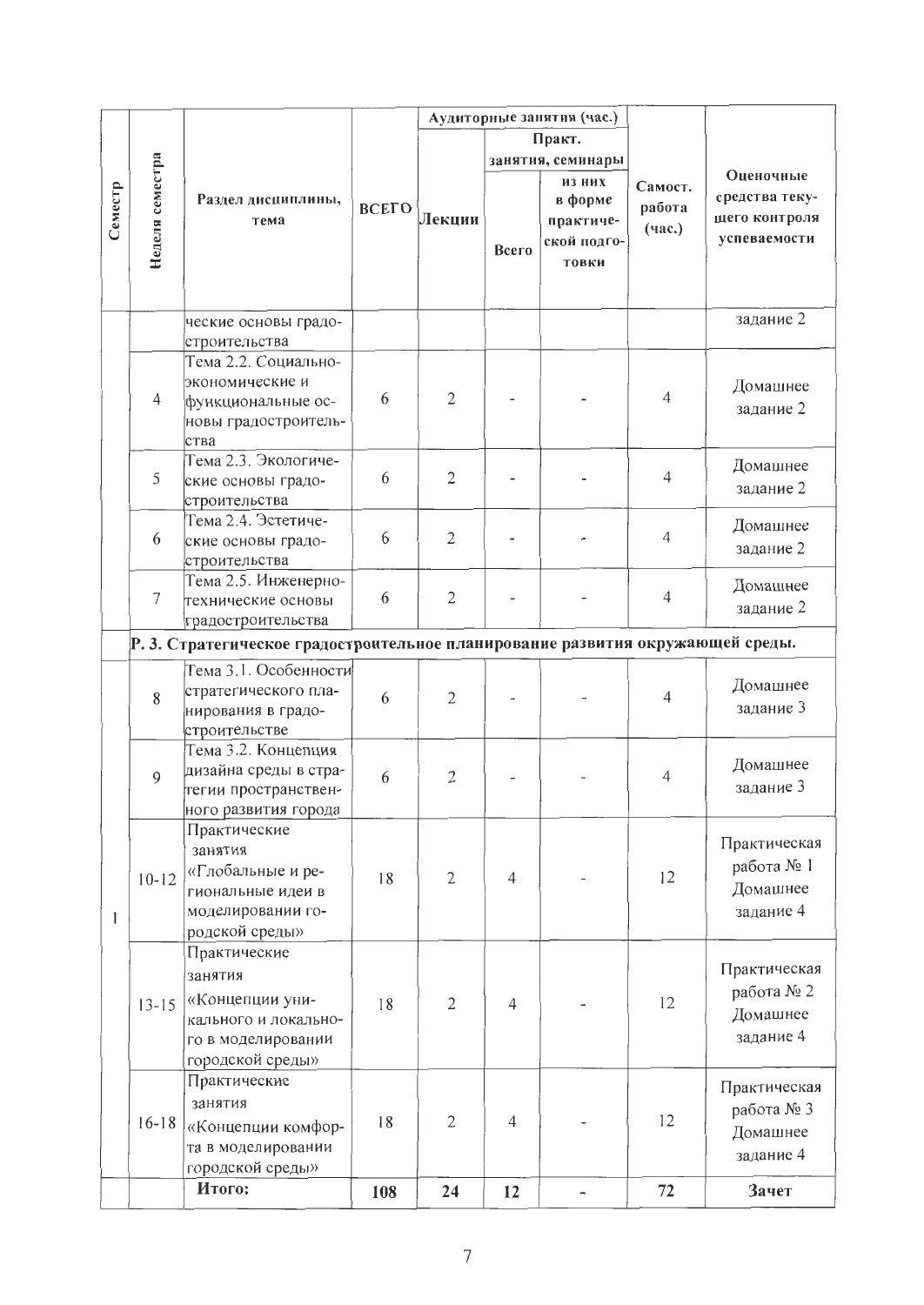### 3.2. Другие виды занятий

Не предусмотрено

#### Мероприятия самостоятельной работы и текущего контроля  $3.3$

#### 3.3.1 Примерный перечень тем практических внеаудиторных (домашних) работ:

Предусмотрено выполнение домашних заданий в соответствии с тематикой лекций и практических занятий по дисциплине.

#### ПРИМЕНЯЕМЫЕ ТЕХНОЛОГИИ ОБУЧЕНИЯ  $\boldsymbol{4}$

|                                                   |                             |            |                                   |               |                        |                    |                                |                    |                        |                                                                                                       |                                               |                                   |                                                    | Таблица 5                                          |                  |
|---------------------------------------------------|-----------------------------|------------|-----------------------------------|---------------|------------------------|--------------------|--------------------------------|--------------------|------------------------|-------------------------------------------------------------------------------------------------------|-----------------------------------------------|-----------------------------------|----------------------------------------------------|----------------------------------------------------|------------------|
|                                                   |                             |            | Активные методы обучения          |               |                        |                    |                                |                    |                        |                                                                                                       |                                               |                                   | Дистанционные образовательные                      |                                                    |                  |
|                                                   |                             |            |                                   |               |                        |                    |                                |                    |                        |                                                                                                       |                                               |                                   | технологии и электронное обучение                  |                                                    |                  |
| Код<br>разде-<br>ла, те-<br>МЫ<br>дисци-<br>плины | презентация<br>Компьютерная | Кейс-метод | игра<br>ролевая<br>ИЛИ<br>Деловая | Эскизирование | команде<br>B<br>Работа | ма⁄стт<br>Мозговой | система<br>Балльно-рейтинговая | метод<br>Проектный | семинары<br>Проблемные | мещенные в системе электронного<br>pa <sub>3</sub> -<br>Электронные учебные курсы,<br>обучения Moodle | тренаже-<br>практикумы и<br>pы<br>Виртуальные | видеоконференции<br>Z<br>Вебинары | ġ<br>N<br>web-конференции<br>минары<br>Асинхронные | разработка кон-<br>работа и<br>тента<br>Совместная | консультирование |
| P.1, 2, 3                                         |                             |            |                                   |               | $^{+}$                 |                    |                                | $^{+}$             |                        | $^{+}$                                                                                                |                                               |                                   |                                                    |                                                    |                  |

# 5 УЧЕБНО-МЕТОДИЧЕСКОЕ И ИНФОРМАЦИОННОЕ ОБЕСПЕЧЕНИЕ **ЛИСЦИПЛИНЫ**

### 5.1 Рекомендуемая литература

## 5.1.1 Основная литература

1. Колясников В. А. Современная теория и практика градостроительства: пространственное развитие расселения: учебник / В. А. Колясников; Урал. гос. архитектурно-художеств. акад. -Екатеринбург: Архитектон, 2016. - 194 с.

Режим доступа http://biblioclub.ru/index.php?page=book view red&book id=455453

2. Основы теории градостроительства: учебник / под ред. З. Н. Яргиной. - М.: Интеграл, 2014. -326 c.

## 5.1.2. Дополнительная литература

1. Потаев, Г.А. Планировка населенных мест: учебное пособие / Г.А. Потаев. - Минск: РИПО, 2015. - 331 с.: ил. - URL: http://biblioclub.ru/index.php?page=book&id=463660

2. Дергачев В. А. Вардомский Л. Б. Регионоведение [Электронный ресурс] : учебное пособие. -М.: Юнити-Дана, 2015. - 563 с. – Режим лоступа: http://biblioclub.ru/index.php?page=book&id=114497

### 5.2 Учебно-методическое обеспечение для самостоятельной работы

Колясников В.А. Современная теория и практика градостроительства: территориальное планирование городов: учеб.пособие/ В.А.Колясников.- Екатеринбург: Архитектон, 2010, с.381-385 (композиционные модели). Режим доступа: http://biblioclub.ru/index.php?page=book&id=221964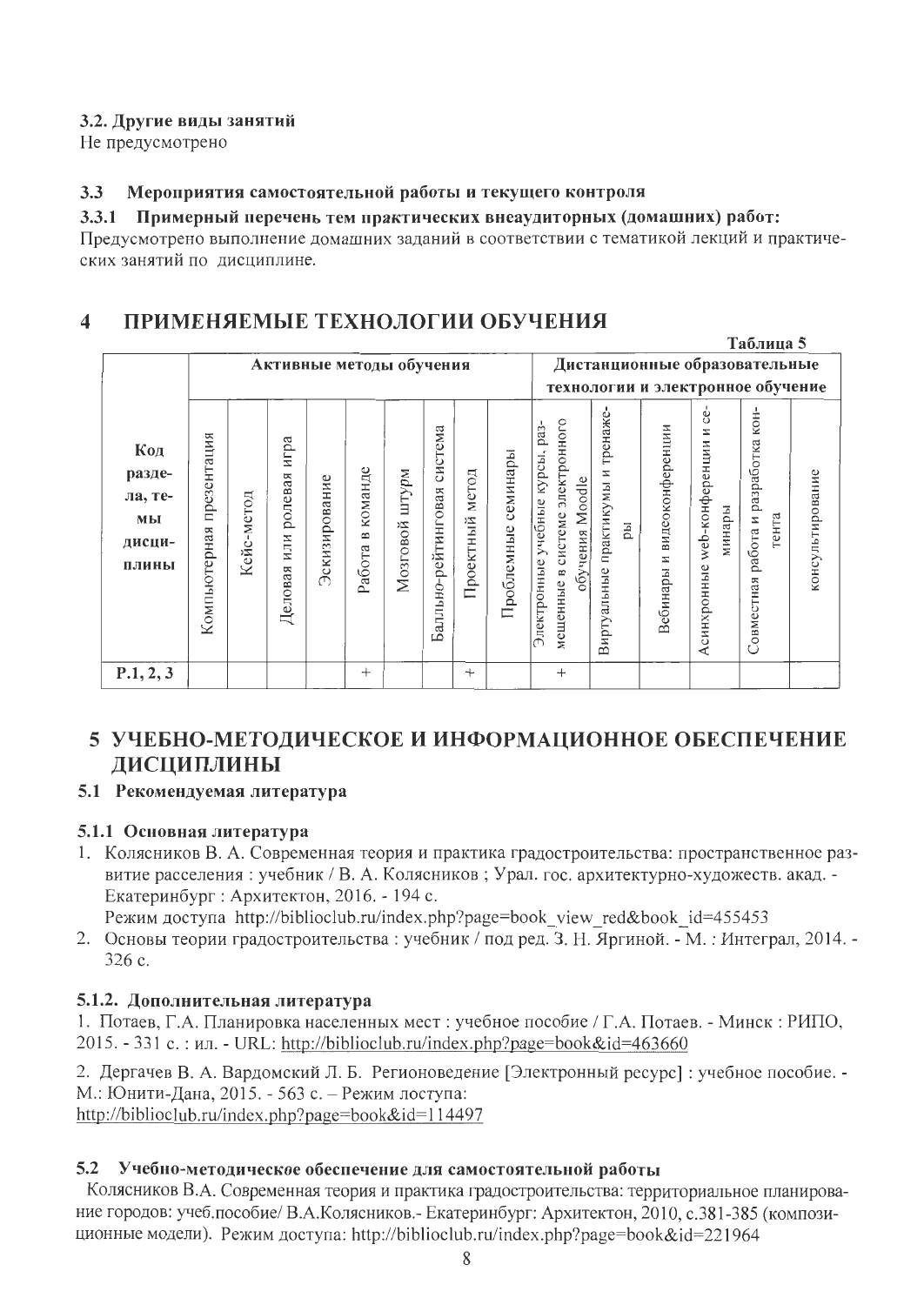#### $5.3.$ Перечень информационных технологий, используемых при осуществлении образовательного процесса по дисциплине, включая перечень программного обеспечения и информационных справочных систем

| Тип ПО                              | Название                 | Источник               | Доступность для<br>студентов       |
|-------------------------------------|--------------------------|------------------------|------------------------------------|
| Прикладное ПО/<br>Офисный пакет     | Microsoft Office         | Лицензионная программа | Доступно<br>в компьютерном         |
| Прикладное ПО/<br>CATIP             | Autodesk 3ds Max Design  | Лицензионная программа | классе и в ауди-<br>ториях для са- |
| Прикладное ПО/<br>Графический пакет | CorelDRAW Graphics Suite | Лицензионная программа | мостоятельной<br>работы УрГАХУ     |
| Прикладное ПО/<br>Графический пакет | Adobe PhotoShop          | Лицензионная программа |                                    |
| Прикладное ПО/<br>CATIP             | <b>AutoCAD</b>           | Лицензионная программа |                                    |
| Прикладное ПО/<br>CATIP             | ArchiCAD                 | Лицензионная программа |                                    |
| Прикладное ПО/<br>САПР              | Autodesk Revit           | Лицензионная программа |                                    |

Таблина 6

### 5.3.1 Перечень программного обеспечения

#### 5.3.2 Базы данных и информационные справочные системы

- Университетская библиотека. Режим доступа: http://biblioclub.ru/
- Справочная правовая система «КонсультантПлюс». Режим доступа: http://www.consultant.ru/
- Справочная правовая система «Гарант». Режим доступа: http://garant.ru
- Научная электронная библиотека. Режим доступа: https://elibrary.ru/
- Электронно-библиотечная система «ZNANIUM.COM». Режим доступа:

http:// znanium.com - Электронная библиотечная система «ЭБС ЮРАЙТ». Режим доступа: https://biblio-online.ru/

- Электронно-библиотечная система Издательства Лань (ЭБС). Режим доступа: https://e.lanbook.com/

Реферативная база данных рецензируемой литературы Scopus. Режим доступа: https://www.scopus.com

Политематическая реферативно-библиографическая и наукометрическая (библиометрическая) база данных Web of Science. Режим доступа: http://.webofknowledge.com

### 5.4. Электронные образовательные ресурсы

- 1. Глазычев, В. Л. Город без границ [Электронный ресурс] / В. Л. Глазычев. М.: Территория будущего, 2011. - 400 с. - 978-5-91129-072-6. Режим доступа: http://www.biblioclub.ru/index.php?page=book&id=128455.
- 2. Барсуков Г. М.Проектирование города, микрорайона: учеб. пособие. Волгоград: Волгоградский государственный архитектурно-строительный университет, 2009 Режим доступа: http://biblioclub.ru/index.php?page=book&id=142256&sr=1
- 3. Вологдина, Н. Н. Реконструкция исторически сложившихся территорий центра крупнейшего города [Электронный ресурс] : учебное пособие / Н. Н. Вологдина. - Самара: Самарский государственный архитектурно-строительный университет, 2012. - 50 с. - 978-5-9585-0514-2. Режим доступа: http://www.biblioclub.ru/index.php?page=book&id=143644.
- 4. Косицына, Э. С. Планировка, застройка и реконструкция населенных мест [Электронный ресурс] : учебное пособие / Э. С. Косицына, Н. В. Коростелева, И. В. Зурабова. - Волгоград: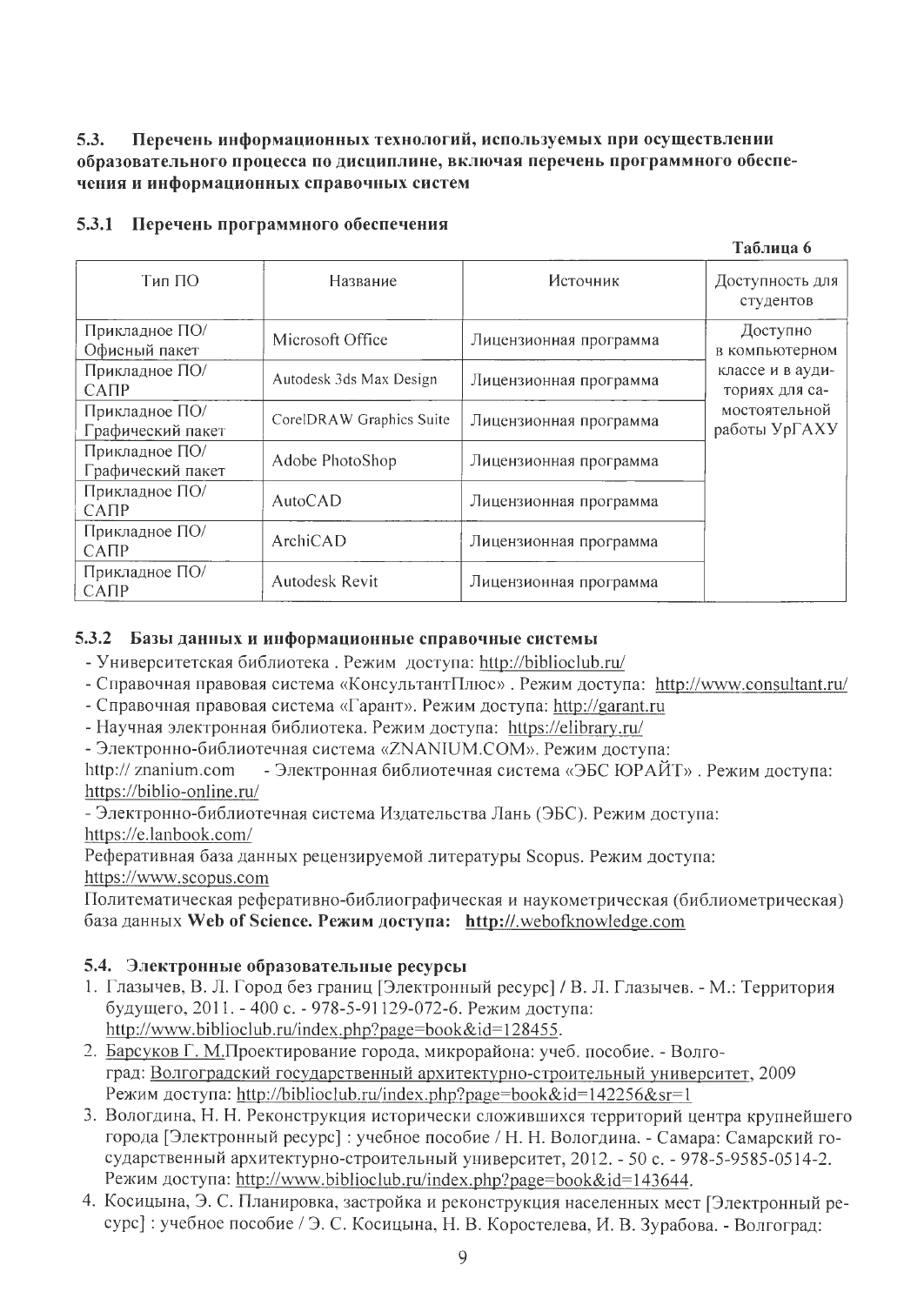Волгоградский государственный архитектурно-строительный университет, 2011. - 117 с. -978-5-98276-424-9. Режим доступа: http://www.biblioclub.ru/index.php?page=book&id=142328.

# 6. МЕТОДИЧЕСКИЕ УКАЗАНИЯ ДЛЯ ОБУЧАЮЩИХСЯ ПО ОСВОЕ-НИЮ ДИСЦИПЛИНЫ

### Студент обязан:

- $1)$  знать:
	- график учебного процесса по дисциплине (календарный план аудиторных занятий и планграфик самостоятельной работы);
	- порядок формирования итоговой оценки по дисциплине; (преподаватель на первом занятии по дисциплине знакомит студентов с перечисленными организационно-методическими материалами);
- 2) посещать все виды аудиторных занятий (преподаватель контролирует посещение всех видов занятий), вести самостоятельную работу по дисциплине, используя литературу, рекомендованную в рабочей программе дисциплины и преподавателем (преподаватель передает список рекомендуемой литературы студентам);
- 3) готовиться и активно участвовать в аудиторных занятиях, используя рекомендованную литературу и методические материалы;
- 4) своевременно и качественно выполнять все виды аудиторных и самостоятельных работ, предусмотренных графиком учебного процесса по дисциплине (преподаватель ведет непрерывный мониторинг учебной деятельности студентов);
- 5) в случае возникновения задолженностей по текущим работам своевременно до окончания семестра устранить их, выполняя недостающие или исправляя не зачтенные работы, предусмотренные графиком учебного процесса (преподаватель на основе данных мониторинга учебной деятельности своевременно предупреждает студентов о возникших задолженностях и необходимости их устранения).

#### $\overline{7}$ МАТЕРИАЛЬНО-ТЕХНИЧЕСКОЕ ОБЕСПЕЧЕНИЕ ДИСЦИПЛИНЫ

Для проведения занятий используется аудитория, соответствующая количеству студентов и оборудованная учебной мебелью (парты или учебные столы и стулья, экран, проектор, компьютер, доска).

#### ФОНД ОЦЕНОЧНЫХ СРЕДСТВ ДЛЯ ПРОВЕДЕНИЯ ПРОМЕЖУТОЧ-8 НОЙ АТТЕСТАЦИИ

Фонд оценочных средств предназначен для оценки:

- 1) соответствия фактически достигнутых каждым студентом результатов изучения дисциплины результатам, запланированным в формате дескрипторов «знать, уметь, иметь навыки» (п.1.4) и получения интегрированной оценки по дисциплине;
- 2) уровня формирования элементов компетенций, соответствующих этапу изучения дисциплины.

## 8.1. КРИТЕРИИ ОЦЕНИВАНИЯ РЕЗУЛЬТАТОВ КОНТРОЛЬНО-ОЦЕНОЧНЫХ МЕ-РОПРИЯТИЙ ТЕКУЩЕЙ И ПРОМЕЖУТОЧНОЙ АТТЕСТАЦИИ ПО ДИСЦИПЛИНЕ

8.1.1 Уровень формирования элементов компетенций, соответствующих этапу изучения дисциплины, оценивается с использованием следующих критериев и шкалы оценок\*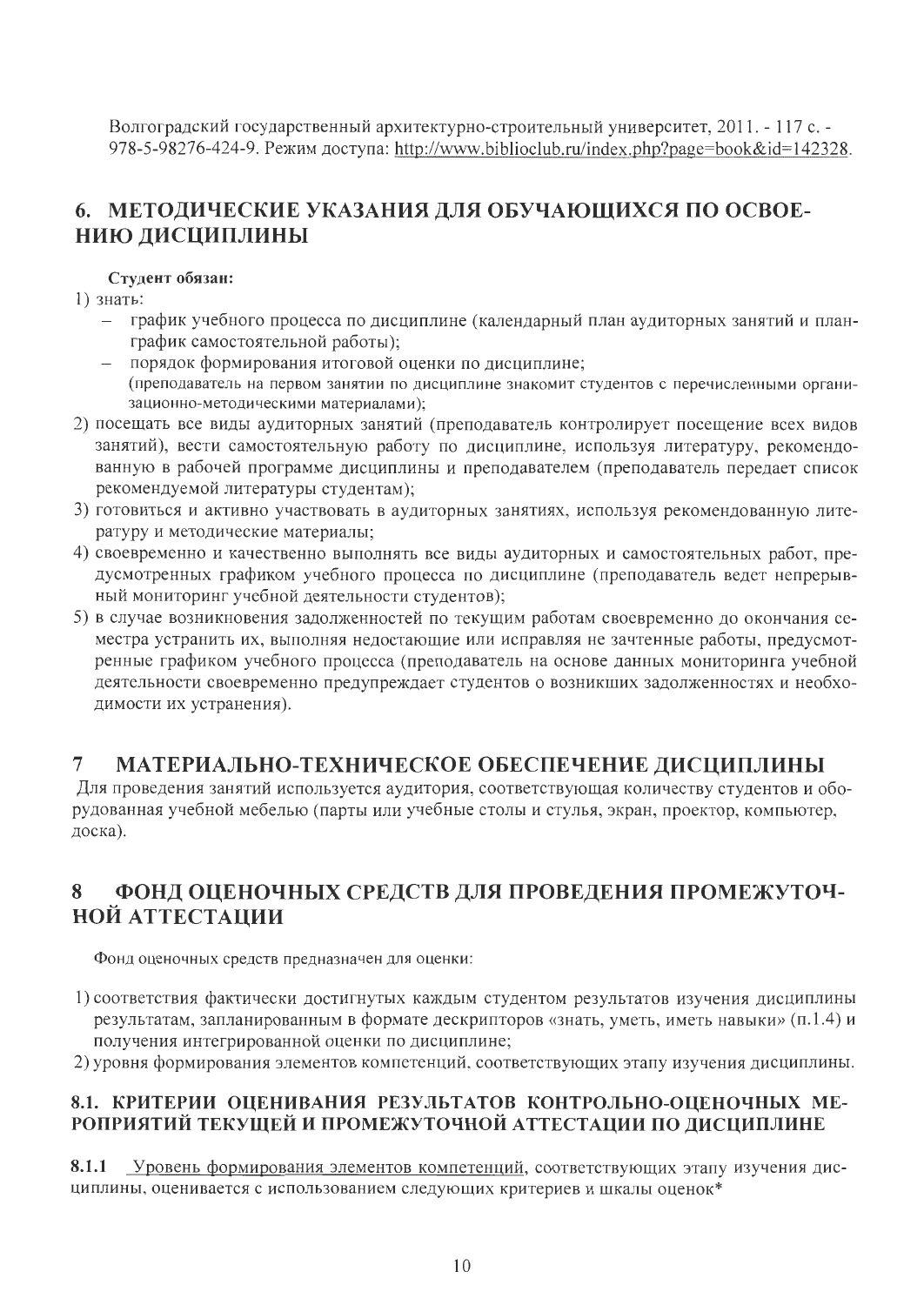| Критерии             | Шкала оценок                              |                     |
|----------------------|-------------------------------------------|---------------------|
| Оценка по дисциплине | Уровень освоения элементов<br>компетенций |                     |
| Отлично              |                                           | Высокий             |
| Хорошо               | Зачтено                                   | Повышенный          |
| Удовлетворительно    |                                           | Пороговый           |
| Неудовлетворительно  | Не зачтено                                | Элементы не освоены |

\*) описание критериев см. Приложение 1.

8.1.1. 8.1.2 Промежуточная аттестация по дисциплине представляет собой комплексную оценку, определяемую уровнем выполнения всех запланированных контрольно-оценочных мероприятий (КОМ). Используемый набор КОМ имеет следующую характеристику:

|                      |                               | Таблица 7                                       |
|----------------------|-------------------------------|-------------------------------------------------|
| $N_{2}$<br>$\Pi/\Pi$ | Форма КОМ                     | Состав КОМ                                      |
|                      | Посещение аудиторных занятий  |                                                 |
| $\overline{2}$       | Выполнение практических работ | № 1-3 задания<br>№ 2-2 задания<br>№ 3-5 заданий |
| 3                    | Домашние задания              | 4 задания                                       |
|                      | Зачёт                         | 31 вопрос                                       |

Характеристика состава заданий КОМ приведена в разделе 8.3.

8.1.3 Оценка знаний, умений и навыков, продемонстрированных студентами при выполнении отдельных контрольно-оценочных мероприятий и оценочных заданий, входящих в их состав, осуществляется с применением следующей шкалы оценок и критериев:

| Уровни оценки дос-<br>тижений студента<br>(оценки) | Критерии<br>для определения уровня достижений<br>Выполненное оценочное задание:               | Шкала оценок                |  |
|----------------------------------------------------|-----------------------------------------------------------------------------------------------|-----------------------------|--|
| Высокий (В)                                        | соответствует требованиям*, замечаний нет                                                     | Отлично (5)                 |  |
| Средний (С)                                        | соответствует требованиям*, имеются замечания,<br>которые не требуют обязательного устранения |                             |  |
| Пороговый (П)                                      | не в полной мере соответствует требованиям*,<br>есть замечания                                |                             |  |
| Недостаточный (Н)                                  | не соответствует требованиям*, имеет сущест-<br>венные ошибки, требующие исправления          |                             |  |
| Нет результата (О)<br>не выполнено или отсутствует |                                                                                               | Оценка не выставляет-<br>CЯ |  |

\*) Требования и уровень достижений студентов (соответствие требованиям) по каждому контрольнооценочному мероприятию определяется с учетом критериев, приведенных в Приложении 1.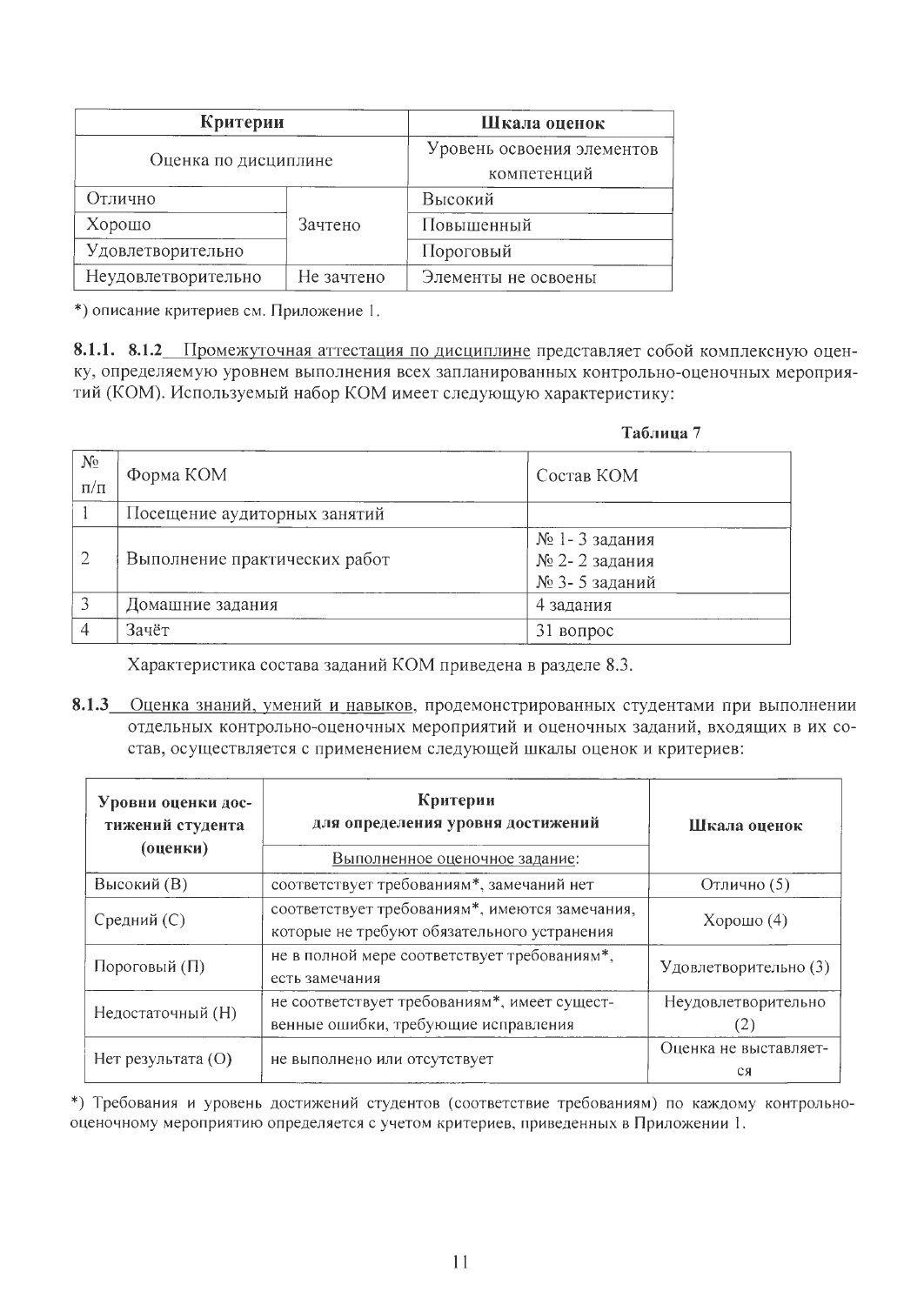### 8.2 КРИТЕРИИ ОЦЕНИВАНИЯ РЕЗУЛЬТАТОВ ПРОМЕЖУТОЧНОЙ АТТЕСТАЦИИ ПРИ ИСПОЛЬЗОВАНИИ НЕЗАВИСИМОГО ТЕСТОВОГО КОНТРОЛЯ

При проведении независимого тестового контроля как формы промежуточной аттестации применяется методика оценивания результатов, предлагаемая разработчиками тестов.

#### ОЦЕНОЧНЫЕ СРЕДСТВА ДЛЯ ПРОВЕДЕНИЯ ТЕКУЩЕЙ И ПРОМЕЖУТОЧ-8.3 НОЙ АТТЕСТАЦИИ

### 8.3.1 Перечень заданий для практических работ:

Практическая работа № 1 «Глобальные и региональные идеи моделирования городской среды»:

1. Сформулировать варианты видения и определить внешнюю миссию города;

2. Разработать композиционную модель-декларацию формирования среды системы общественных пространств города;

3. Разработать планировочно-морфологическую и объемно-пространственную (знаковоинформационную) модели формирования среды системы общественных пространств города с учетом размещения стратегических объектов.

Практическая работа № 2 «Концепция уникальности в моделировании городской среды»:

1. Выделить на топографической карте уникальные объекты города, которые могут быть использованы в формировании среды его системы общественных пространств;

2. Разработать с учетом установленных уникальных объектов предложения по моделированию среды (модель-декларация; планировочно-морфологическая, объемно-пространственная, знаковоинформационные модели)

Практическая работа № 3:»Концепции комфорта в моделировании городской среды»:

1. Определить внутреннюю миссию города и значение развития дизайна среды общественных пространств в её достижении:

2. Установить взаимосвязи системы общественных пространств центра города с транспортными коммуникациями и пешеходными путями;

3. Дать оценку степени экологического состояния среды общественных пространств с использованием «экологической пирамиды» В.А. Блинова;

4. Установить взаимосвязь общественных пространств с функционально-пространственной структурой и системой озеленения города;

5. Разработать композиционную модель-декларацию, а также планировочно- морфологическую и объемно-пространственную модель формирования среды системы общественных центров с учетом установленных функциональных, эстетических и экологических условий.

## 8.3.2 Перечень домашних заданий:

1. На основании изучения программы дисциплины установить связь НИР студента с лекционной и практической частями дисциплины

2. Изучить специальную литературу и интернет-ресурсы по разделам 1, 2

3. Подготовить картографические материалы и справочную информацию для выполнения практических работ

4. Разработать и оформить графические модели городской среды конкретного объекта.

## 8.3.3 Перечень вопросов к зачету:

- 1. Градостроительство как вид научной, проектной и административной деятельности, направленной на формирование окружающей среды.
- 2. Понятия «Инновации» и «пространственное развитие в градостроительстве».
- 3. Виды градостроительной деятельности.
- 4. Уровни градостроительного проектирования.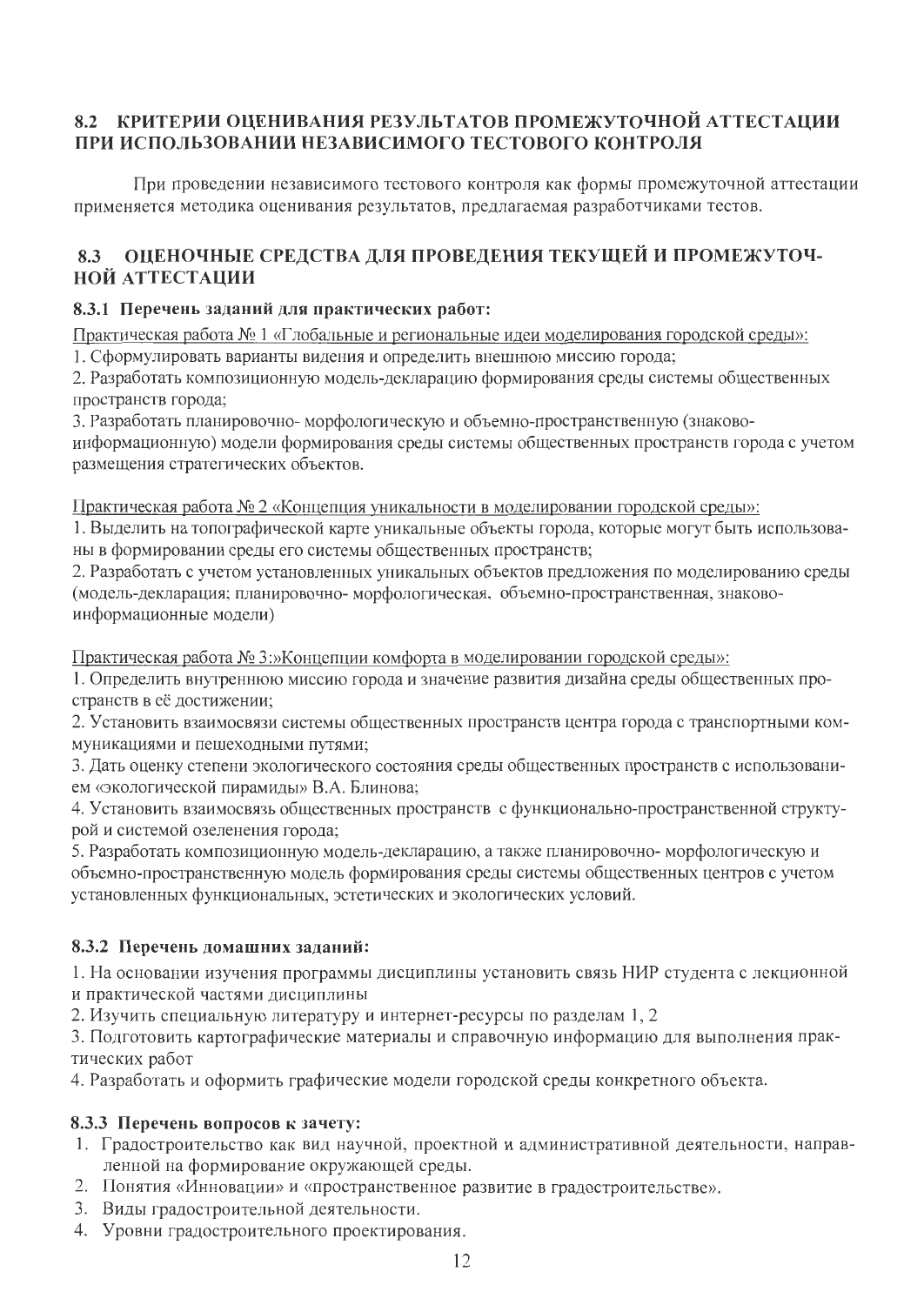- 5. История современного градостроительства как история формирования окружающей среды.
- 6. Географические условия формирования городов и систем расселения.
- 7. Социально-экономические и природно-климатические факторы в формировании поселений.
- 8. Понятие «расселение». Виды и формы расселения.

 $\sim$ 

- 9. Элементы сельского и городского расселения: посёлок, село, ПГТ, город, ГСНМ, агломерация и конурбация.
- 10. Феномен города как место концентрации деятельности человека. Основные функции и миссия города. Население города.
- 11. Градообразующие и градоформирующие функции поселения. Расчет населения города.
- 12. Классификация населённых пунктов по величине, народнохозяйственному профилю, географическому положению, особенностям планировки.
- 13. Функциональные территории и функциональные зоны населённого пункта.
- 14. Понятие планировочной структуры населённого пункта и её составляющих.
- 15. Планировочные структуры населённых пунктов разных типов. Территориальнопланировочные элементы населённого пункта.
- 16. Взаиморазмещение функциональных зон основа формирования планировочной структуры.
- 17. Жилая зона. Понятие. Территориально-планировочные элементы жилой зоны: жилой район, микрорайон, квартал, жилое образование, жилой комплекс. Структура, состав, принципы планировочной организации.
- 18. Промышленная и коммунально-складская зоны. Основные требования к формированию.
- 19. Общественный центр города (населённого пункта) как элемент системы общественного обслуживания.
- 20. Функциональная структура общественного центра. Основные, дополнительные и сопровождающие функции центра.
- 21. Особенности формирования среды исторического центра города.
- 22. Озеленённые территории общего, ограниченного пользования и специального назначения. Система озеленения. Элементы системы: аллея, сквер, бульвар, парк, городской лес, лесной парк. Принципы организации системы и отдельных элементов.
- 23. Пойменные территории как основа ландшафтной структуры города.
- 24. Инженерно-транспортная инфраструктура города, понятие, цели, задачи. Транспортная структура как основной планировочный каркас города.
- 25. Взаимосвязь планировочной структуры города и начертания улично-дорожной сети. Категории улиц и дорог.
- 26. Инженерные системы города. Узловые и линейные элементы систем. Инженерные системы города как структурообразующие элементы планировочной структуры города.
- 27. Понятия «исторический» и «исторически сложившийся» город. Цели и задачи развития (реконструкции). Виды реконструкции – комплексная, сплошная, целевая, выборочная.
- 28. Охранное зонирование. Охранная зона и её составляющие. Зона особого режима реконструкции и регулирования застройки, зона охраняемого ландшафта. Определение границ, требования к организации.
- 29. Понятие функционально-пространственного каркаса как территорий максимальной концентрации градоформирующих функций города. Историческая, функциональная и транспортная обусловленность каркаса. Элементы каркаса города - узлы и связи.
- 30. Образ и облик города. Особенности восприятия города.
- 31. Градостроительная композиция как система. Принципы градостроительной композиции. Концептуально-художественная, планировочно- морфологическая, объемнопространственная и знаково-информационная структуры композиции.

### Критерии зачетной оценки:

«Зачтено»

систематизированные, глубокие и полные знания по всем разделам дисциплины, а также по основным вопросам, выходящим за пределы учебной программы;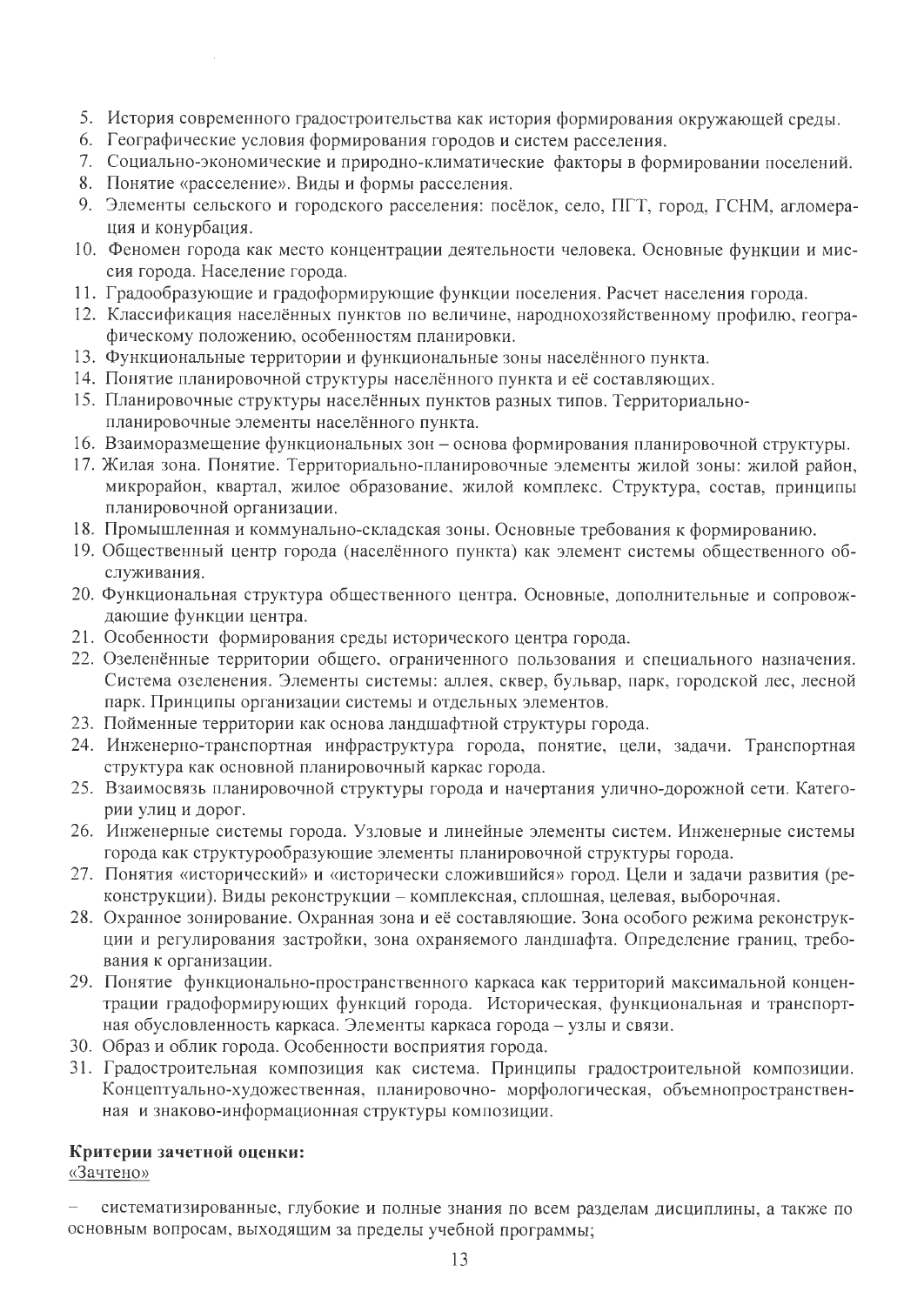точное использование научной терминологии систематически грамотное и логически правильное изложение ответа на вопросы;

безупречное владение инструментарием учебной дисциплины, умение его эффективно использовать в постановке научных и практических задач;

выраженная способность самостоятельно и творчески решать сложные проблемы и нестандартные ситуации;

полное и глубокое усвоение основной и дополнительной литературы, рекомендованной  $\overline{\phantom{0}}$ учебной программой по дисциплине;

умение ориентироваться в теориях, концепциях и направлениях дисциплины и давать им критическую оценку, используя научные достижения других дисциплин;

творческая самостоятельная работа на практических/семинарских занятиях, активное участие в групповых обсуждениях, высокий уровень культуры исполнения заданий;

высокий уровень сформированности заявленных в рабочей программе компетенций.  $\overline{\phantom{0}}$ «Не зачтено»

- фрагментарные знания по дисциплине;
- отказ от ответа (выполнения письменной работы);
- знание отдельных источников, рекомендованных учебной программой по дисциплине;
- неумение использовать научную терминологию;  $\equiv$
- наличие грубых ошибок;  $\overline{\phantom{0}}$
- низкий уровень культуры исполнения заданий;
- низкий уровень сформированности заявленных в рабочей программе компетенций.

| Рабочая программа дисциплины составлена авторами: |                                 |                                  |              |                 |         |  |  |  |
|---------------------------------------------------|---------------------------------|----------------------------------|--------------|-----------------|---------|--|--|--|
| $N_2$<br>$\Pi/\Pi$                                | Кафедра                         | Ученая степень,<br>ученое звание | Должность    | ФИО             | Подпись |  |  |  |
|                                                   | Кафедра градо-<br>строительства | доктор арх.,<br>профессор        | профессор    | В.А. Колясников |         |  |  |  |
| Рабочая программа дисциплины согласована:         |                                 |                                  |              |                 |         |  |  |  |
| Заведующий кафедрой<br>градостроительства         |                                 | С.И. Санок<br>arro               |              |                 |         |  |  |  |
| Директор библиотеки УрГАХУ                        |                                 |                                  | Н.В. Нохрина |                 |         |  |  |  |
| Декан факультета дизайна                          |                                 |                                  | И.С. Зубова  |                 |         |  |  |  |